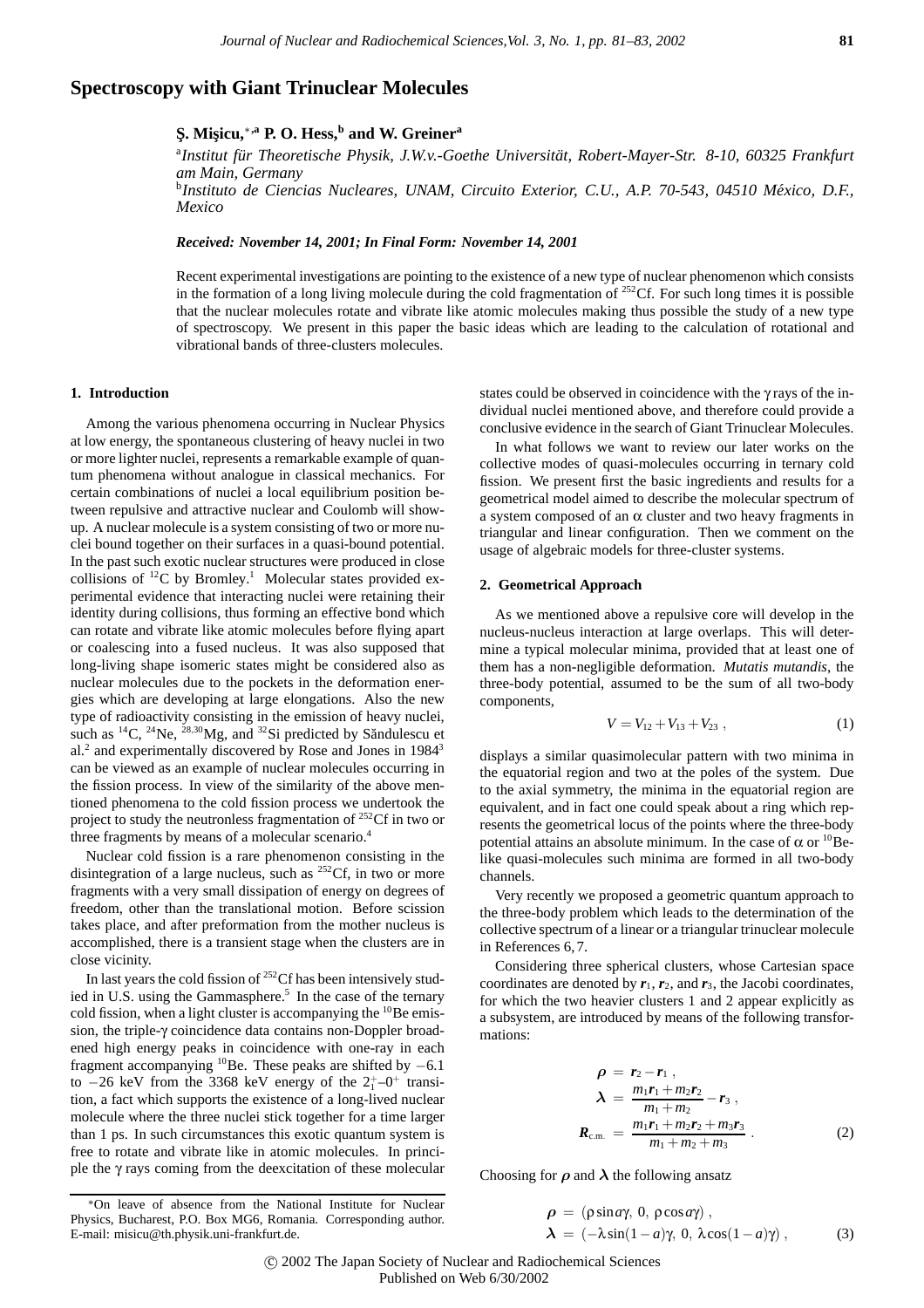where for triangular configurations

$$
a=\frac{\mu_{(12)3}\lambda^2}{\mu_{12}\rho^2+\mu_{(12)3}\lambda^2}\,,
$$

whereas for linear configurations

$$
a = \frac{1}{2\gamma} \operatorname{atan}\left(\frac{\mu_{(12)3}\lambda^2 \sin 2\gamma}{\mu_{12}\rho^2 + \mu_{(12)3}\cos 2\gamma}\right).
$$

Considering the case  $^{132}Sn + \alpha + ^{116}Pd$  we get  $a \approx 1/300$  at the minimum so that we can approximate that  $\gamma$  consists of small deviations from  $\pi/2$ , i.e. we perform the change of variable  $\gamma =$  $\pi/2 - \varepsilon$ . We then obtain the following forms for the quantum kinetic energy in the triangular

$$
\hat{T} = -\frac{\hbar^2}{2\mu_{12}}\frac{\partial^2}{\partial \rho^2} - \frac{\hbar^2}{2\mu_{(12)3}}\frac{\partial^2}{\partial \lambda^2} \n- \frac{\hbar^2}{2\mu_{(12)3}\lambda^2}\frac{\partial^2}{\partial \epsilon^2} + \frac{\hbar^2}{2\mu_{12}\rho^2}(L^2 - L_3^2) \n+ \frac{\hbar^2}{2\mu_{(12)3}\lambda^2}L_3^{'2} - \frac{\hbar^2 \epsilon}{\mu_{12}\rho^2}L_1'L_3' \n\tag{4}
$$

and linear configurations

$$
\begin{split} \widehat{T} &= -\frac{\hbar^2}{2\mu_{12}}\frac{\partial^2}{\partial \rho^2} - \frac{\hbar^2}{2\mu_{(12)3}}\frac{\partial^2}{\partial \lambda^2} \\ &- \frac{\hbar^2}{2}\left(\frac{1}{\mu_{(12)3}\lambda^2} + \frac{1}{\mu_{12}\rho^2}\right)\frac{\partial^2}{\partial \varepsilon^2} \\ &+ \frac{\hbar^2}{2(\mu_{12}\rho^2 + \mu_{(12)3}\lambda^2)}(L^2 - L_3^2) \\ &+ \frac{\hbar^2}{2\varepsilon^2}\left(\frac{1}{\mu_{(12)3}\lambda^2} + \frac{1}{\mu_{12}\rho^2}\right)\left(L_3^{\prime 2} - \frac{1}{4}\right). \end{split} \tag{5}
$$

Before going further we have to make some considerations about energy. In both cases, linear and triangular, we have to stick on some absolute minimum of the potential energy. Therefore we can expand the potential around these triangular and linear minima. We considered expansions up to quadratic terms. Using the above mentioned approximations we get the following expression for the fluctuating part of the potential energy in the triangular

$$
\hat{V} \approx \frac{1}{2}C_{\rho}\delta\rho^{2} + \frac{1}{2}C_{\lambda}\delta\lambda^{2} + \frac{1}{2}C_{\lambda}\lambda^{2}\epsilon^{2} + C_{\rho\lambda}(\delta\rho\delta\lambda\sin\epsilon - \lambda\delta\rho\epsilon\cos\epsilon),
$$
\n(6)

and linear configurations

$$
\widehat{V} = \frac{1}{2}C_{\rho}\delta\rho^{2} + \frac{1}{2}C_{\lambda}\delta\lambda^{2} + \frac{1}{2}C_{\lambda}\lambda_{0}^{2}\varepsilon^{2} + \frac{1}{2}C_{\rho\lambda}\delta\rho\delta\lambda.
$$
 (7)

As one can see the kinetic and potential energy are containing couplings between the different vibrational (specified by the observables  $\rho$ ,  $\lambda$ , and  $\varepsilon$ ) and rotational (specified by the angular momentum) modes in a non-trivial way. Under the assumption that near the minima's positions the displacements  $δρ$ ,  $δλ$ , and  $\varepsilon$  are not large with respect to the equilibrium values  $y_0 = \rho_0, \lambda_0$ and  $\varepsilon_0 = 0$ , i.e.  $y = y_0 + \delta y$ , with  $\delta y \ll 1$  one can expand in Taylor series all coordinate functions of the kinetic energy and potential energy operators. Restricting to the zeroth-order approximation we obtain the rotational-vibrational spectrum for the triangular case

$$
E_{IK_{n_p n \epsilon n_\lambda}}^{(0)} = \hbar \tilde{\omega}_p (n_p + \frac{1}{2}) + \hbar \tilde{\omega}_e (n_e + \frac{1}{2}) + \hbar \omega_\lambda (n_\lambda + \frac{1}{2}) + \frac{\hbar^2}{2\mu_{12}\rho_0^2} \left[ I(I+1) - K^2 \right] + \frac{\hbar^2}{2\mu_{(12)3}\lambda_0^2} K^2
$$
(8)

the frequencies being defined as follows

$$
\omega_{\rho} = \sqrt{\frac{C_{\rho}}{\mu_{12}}}, \qquad \omega_{\lambda} = \omega_{\epsilon} = \sqrt{\frac{C_{\lambda}}{\mu_{(12)3}}}, \qquad (9)
$$

$$
\tilde{\omega}_{\rho(\epsilon)}^2 = \frac{1}{2} \left( \omega_{\rho}^2 + \omega_{\epsilon}^2 \pm (\omega_{\rho}^2 - \omega_{\epsilon}^2) \sec 2\eta \right)
$$
 (10)

provided  $\tilde{\omega}_0 > \tilde{\omega}_e$ . For the linear case we have

$$
E_{IKn_{\rho}n\epsilon n_{\lambda}}^{(0)} = \hbar \tilde{\omega}_{\rho} (n_{\rho} + \frac{1}{2}) + \hbar \tilde{\omega}_{\lambda} (n_{\lambda} + \frac{1}{2})
$$

$$
+ \hbar \omega_{\epsilon} \left( |K| + n_{\epsilon} + \frac{3}{2} \right)
$$

$$
+ \frac{\hbar^2}{2(\mu_{12}\rho_0^2 + \mu_{(12)3}\lambda_0^2)} \left[ I(I+1) - K^2 \right] \quad (11)
$$

where the frequencies are defined as follows

$$
\tilde{\omega}_{\rho(\lambda)}^2 = \frac{1}{2} \left( \omega_\rho^2 + \omega_\lambda^2 \pm (\omega_\rho^2 - \omega_\lambda^2) \sec 2\eta \right) \tag{12}
$$

in case  $\tilde{\omega}_{\rho} > \tilde{\omega}_{\lambda}$  and

$$
\omega_{\varepsilon} = \lambda_0 \sqrt{C_{\lambda} \left( \frac{1}{\mu_{(12)3} \lambda^2} + \frac{1}{\mu_{12} \rho^2} \right)}.
$$
 (13)

The parameter  $\eta$  is defined as follows:

$$
\tan 2\eta = -\frac{2C_{\rho\lambda}}{\sqrt{\mu_{12}\mu_{(12)3}(\omega_{\rho}^2 - \omega_{\epsilon}^2)}}, \text{ triangular},
$$

$$
\tan 2\eta = -\frac{2C_{\rho\lambda}}{\sqrt{\mu_{12}\mu_{(12)3}(\omega_{\rho}^2 - \omega_{\lambda}^2)}}, \text{ linear.} \tag{14}
$$

Due to the fact that all three clusters have different masses the axial symmetry is broken when the three clusters are laying in a triangular configuration. Then, for the  $K = 0$  bands, positive and negative parity states are alternating. For  $K \neq 0$  there is no selection rule and for a given angular momentum there is a *parity doublet*, starting at  $I = K$  and increasing in steps of one:

$$
K \neq 0
$$
:  $K^{\pm}$ ,  $(K+1)^{\pm}$ ,  $(K+2)^{\pm}$ ,..., (15)

Thus, for  $K = even(odd)$  positive parity states have spin even(odd) while negative parity states have spin odd(even).

For rotational ground state band of the triangular quasimolecule the excited state  $1<sub>1</sub><sup>-</sup>$  is at 5.4 keV, and the  $2<sub>1</sub><sup>+</sup>$  state at 16.8 keV. The first state of the  $K = 1$  band is at 213 keV whereas the  $2^+$  state of the  $K = 2$  band is at 836 keV. The band head ( $n<sub>0</sub> = 1$ ,  $n<sub>\lambda</sub> = n<sub>\epsilon</sub> = 0$ ) is located at 3.85 MeV, a state which in principle can be reached in cold fission.

The rotational spectrum of the linear molecule is approximately two times more compressed than the one corresponding to the triangular configuration, whereas the vibrational bandheads are located at almost the same energies as in the triangular case.

#### **3. Algebraic Approach**

Recently inspired from a previous work on baryon structure,<sup>8</sup> we proposed an algebraic model which has the advantage to describe complicated systems, which would require complex procedures in the geometrical model. $9,10$  Like in the previous section, we consider spherical clusters and thus the number of degrees of freedom are six and for each relative coordinate we can introduce boson creation and annihilation operators, carrying negative parity. The basic concept of the U(7) model is to introduce a cutoff through the addition of an *s*-boson of positive parity. With this the spherical components of the creation operators are given by

$$
p^{\dagger}_{\rho,m}, \quad p^{\dagger}_{\lambda,m}, \quad s^{\dagger} \quad (m = -1, 0, 1).
$$
 (16)